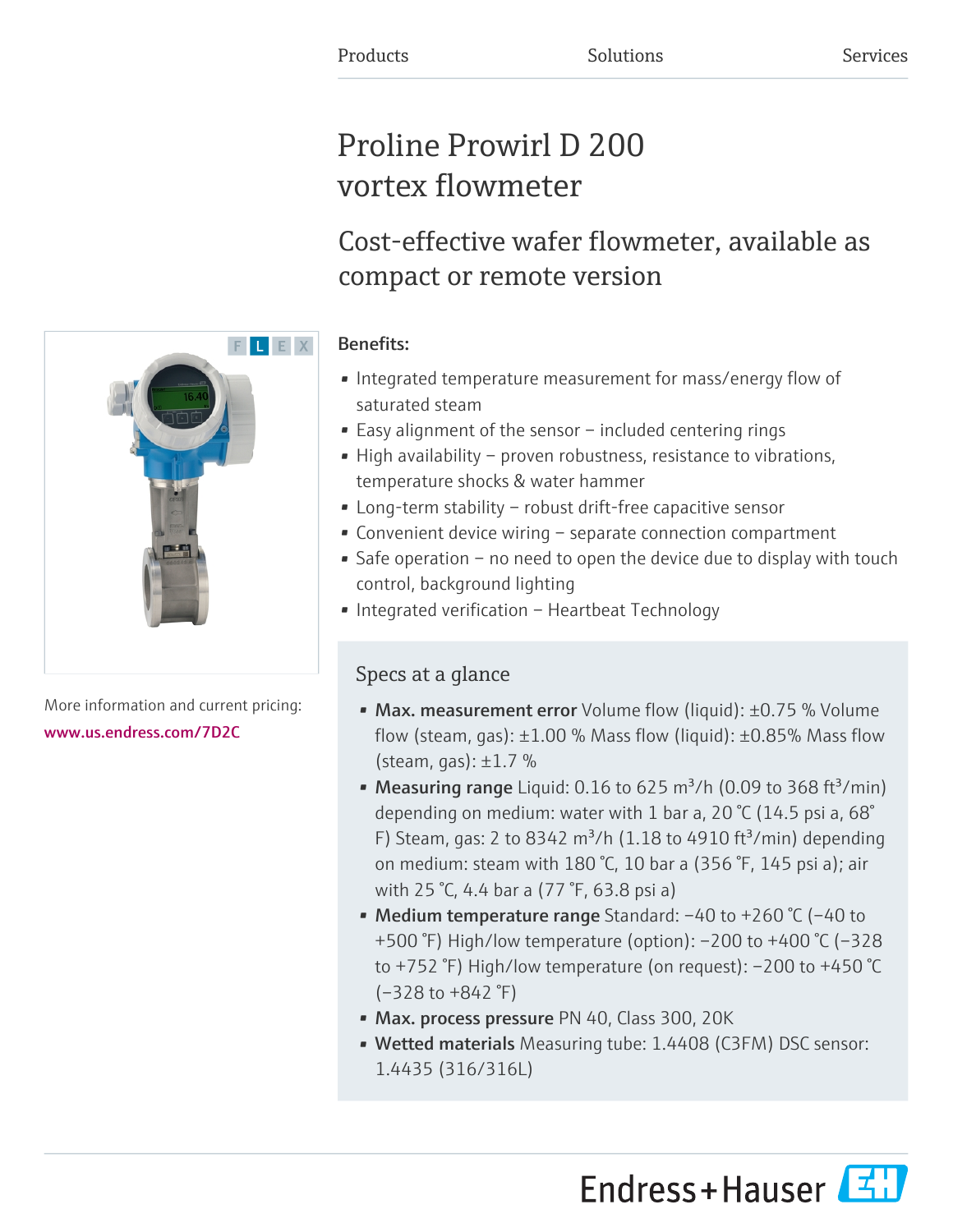**Field of application:** The Prowirl D sensor can be installed directly between flanges and thus serves as the functional device for applications in ancillary processes at little installation cost. With genuine looppowered technology, Prowirl D 200 enables cost-effective and seamless integration into existing infrastructures. It offers highest operational safety in hazardous areas. Heartbeat Technology ensures process safety at all times.

## Features and specifications

#### Steam Measuring principle

Vortex

#### Product headline

Cost-effective wafer flowmeter, available as compact or remote version. Integrated temperature measurement for mass/energy flow of saturated steam.

For all basic applications and for 1-to-1 replacement of orifice plates.

#### Sensor features

Easy alignment of the sensor – included centering rings. High availability – proven robustness, resistance to vibrations, temperature shocks & water hammer. Long-term stability - robust drift-free capacitive sensor. Face-to-face length of 65 mm (2.56 in). No flanges. Low weight.

#### Transmitter features

Convenient device wiring – separate connection compartment. Safe operation – no need to open the device due to display with touch control, background lighting. Integrated verification – Heartbeat Technology. Display module with data transfer function. Robust dual-compartment housing. Plant safety: worldwide approvals (SIL, Haz. area).

#### Nominal diameter range

DN 15 to 150 (½ to 6")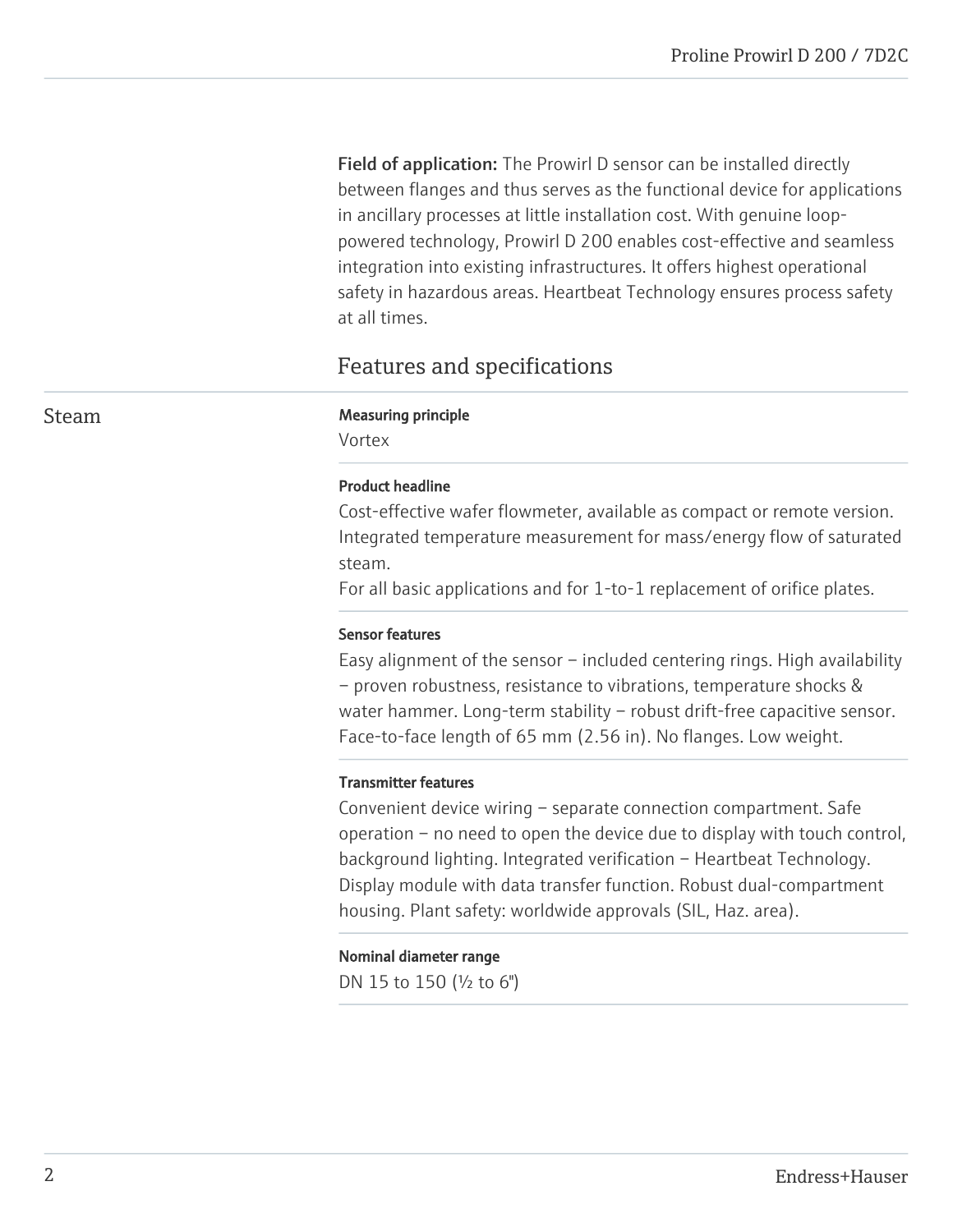#### Steam

#### Wetted materials

Measuring tube: 1.4408 (C3FM) DSC sensor: 1.4435 (316/316L)

#### Measured variables

Volume flow, mass flow, corrected volume flow, energy flow, heat flow difference, temperature

#### Max. measurement error

Volume flow (liquid): ±0.75 % Volume flow (steam, gas): ±1.00 % Mass flow (liquid): ±0.85% Mass flow (steam, gas):  $\pm 1.7$  %

#### Measuring range

Liquid: 0.16 to 625 m<sup>3</sup>/h (0.09 to 368 ft<sup>3</sup>/min) depending on medium: water with 1 bar a, 20  $\degree$ C (14.5 psi a, 68 $\degree$ F) Steam, gas: 2 to 8342 m<sup>3</sup>/h (1.18 to 4910 ft<sup>3</sup>/min) depending on medium: steam with 180 °C, 10 bar a (356 °F, 145 psi a); air with 25 °C, 4.4 bar a (77 °F, 63.8 psi a)

#### Max. process pressure

PN 40, Class 300, 20K

#### Medium temperature range

Standard: –40 to +260 °C (–40 to +500 °F) High/low temperature (option): –200 to +400 °C (–328 to +752 °F) High/low temperature (on request):  $-200$  to  $+450$  °C ( $-328$  to  $+842$  °F)

#### Ambient temperature range

Compact version (standard):  $-40$  to  $+80$  °C ( $-40$  to  $+176$  °F) Compact version (option):  $-50$  to  $+80$  °C ( $-58$  to  $+176$  °F) Remote version (standard):  $-40$  to  $+85$  °C ( $-40$  to  $+185$  °F) Remote version (option): –50 to +85 °C (–58 to +185 °F)

#### Sensor housing material

Sensor connection housing: AlSi10Mg, coated; 1.4408 (CF3M)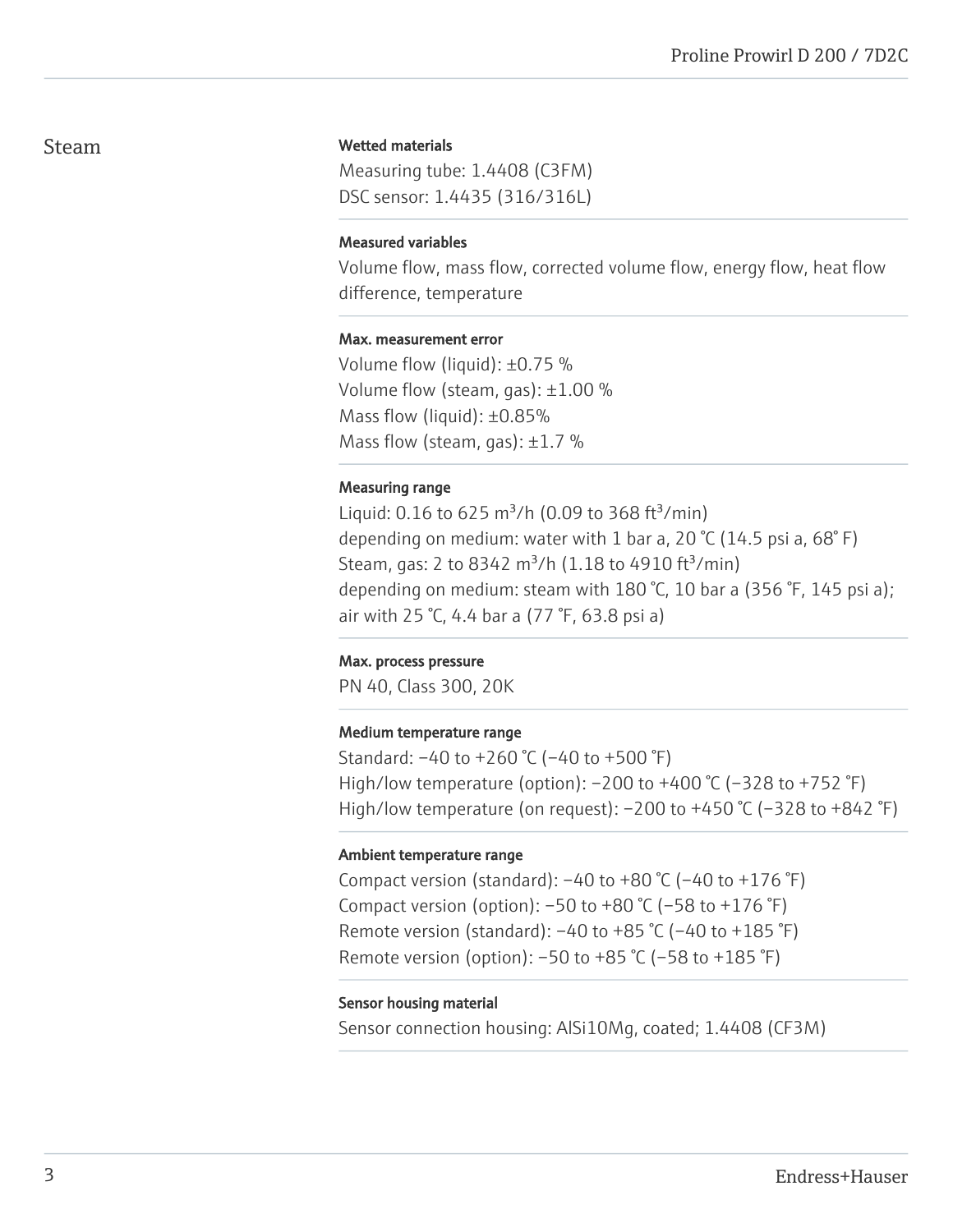### Steam

#### Transmitter housing material

AlSi10Mg, coated; 1.4404 (316L)

#### Degree of protection

Compact version: IP66/67, type 4X enclosure Sensor remote version: IP66/67, type 4X enclosure Transmitter remote version: IP66/67, type 4X enclosure

#### Display/Operation

4‐line backlit display with touch control (operation from outside) Configuration via local display and operating tools possible Remote display available

#### **Outputs**

4‐20 mA HART (passive) 4‐20 mA (passive) Pulse/frequency/switch output (passive)

#### Inputs

Current input 4‐20 mA (passive)

#### Digital communication

HART, PROFIBUS PA, FOUNDATION Fieldbus

#### Power supply

DC 12 to 35 V (4 - 20 mA HART with/without pulse/frequency/switch output) DC 12 to 30 V (4‐20 mA HART, 4‐20 mA) DC 12 to 35 V (4 - 20 mA HART, pulse/frequency/switch output, 4 - 20 mA input) DC 9 to 32 V (PROFIBUS PA, pulse/frequency/switch output)

#### Hazardous area approvals

ATEX, IECEx, cCSAus, JPN, EAC, UK Ex

#### Product safety

CE, C-TICK, EAC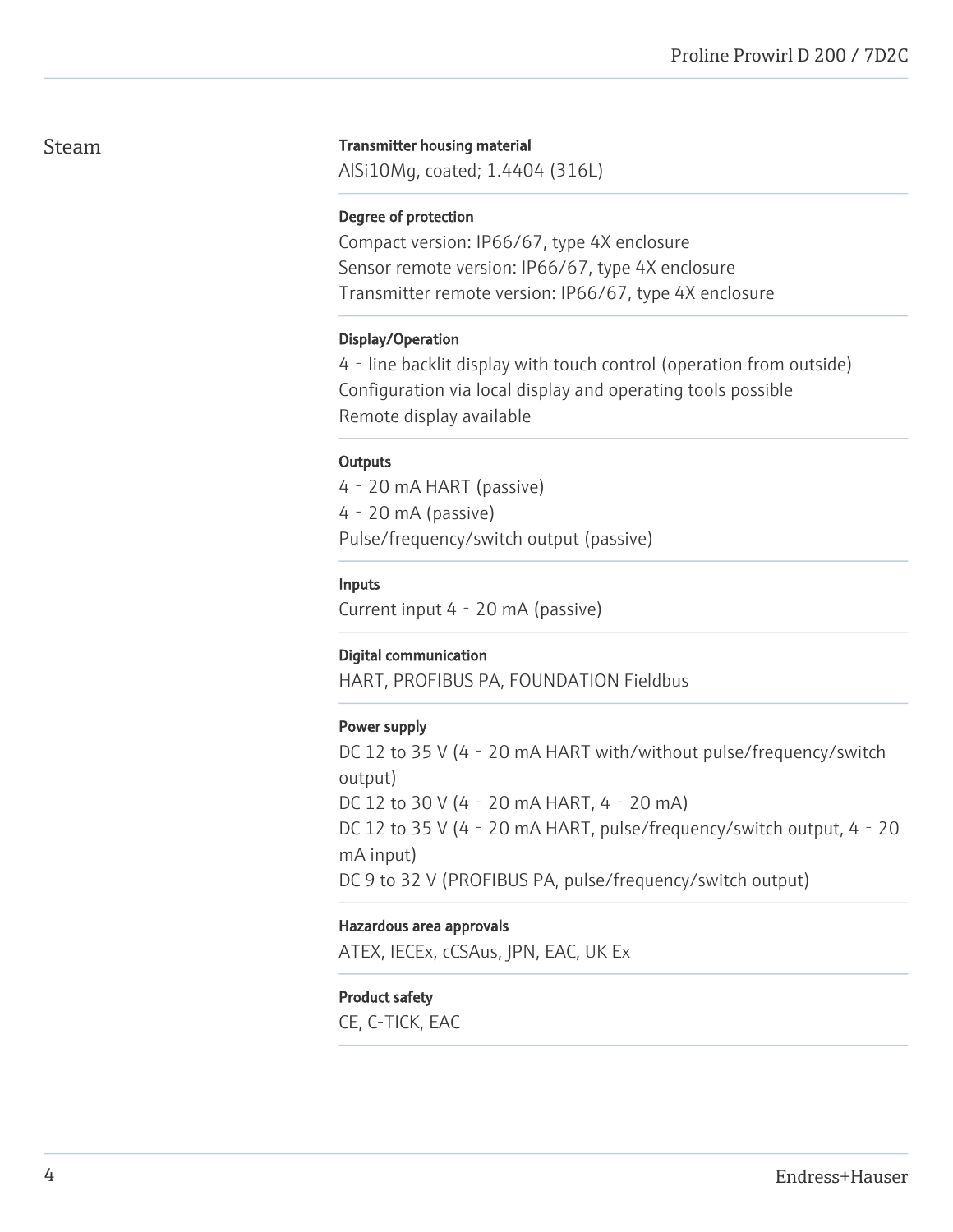## Steam

#### Functional safety

Functional safety according to IEC 61508, applicable in safety-relevant applications in accordance with IEC 61511

#### Metrological approvals and certificates

Calibration performed on accredited calibration facilities (acc. to ISO/IEC 17025)

Heartbeat Technology complies with the requirements for measurement traceability according to ISO 9001:2015 – Section 7.1.5.2 a (TÜV SÜD attestation)

#### Marine approvals and certificates

ABS, LR, BV, DNV GL

## Pressure approvals and certificates

PED, CRN

#### Material certificates

3.1 material NACE MR0175/MR0103, PMI (on request)

#### Gas **Gas Measuring principle**

Vortex

#### Product headline

Cost-effective wafer flowmeter, available as compact or remote version. Integrated temperature measurement for mass/energy flow of saturated steam.

For all basic applications and for 1-to-1 replacement of orifice plates.

#### Sensor features

Easy alignment of the sensor – included centering rings. High availability – proven robustness, resistance to vibrations, temperature shocks & water hammer. Long-term stability - robust drift-free capacitive sensor. Face-to-face length of 65 mm (2.56 in). No flanges. Low weight.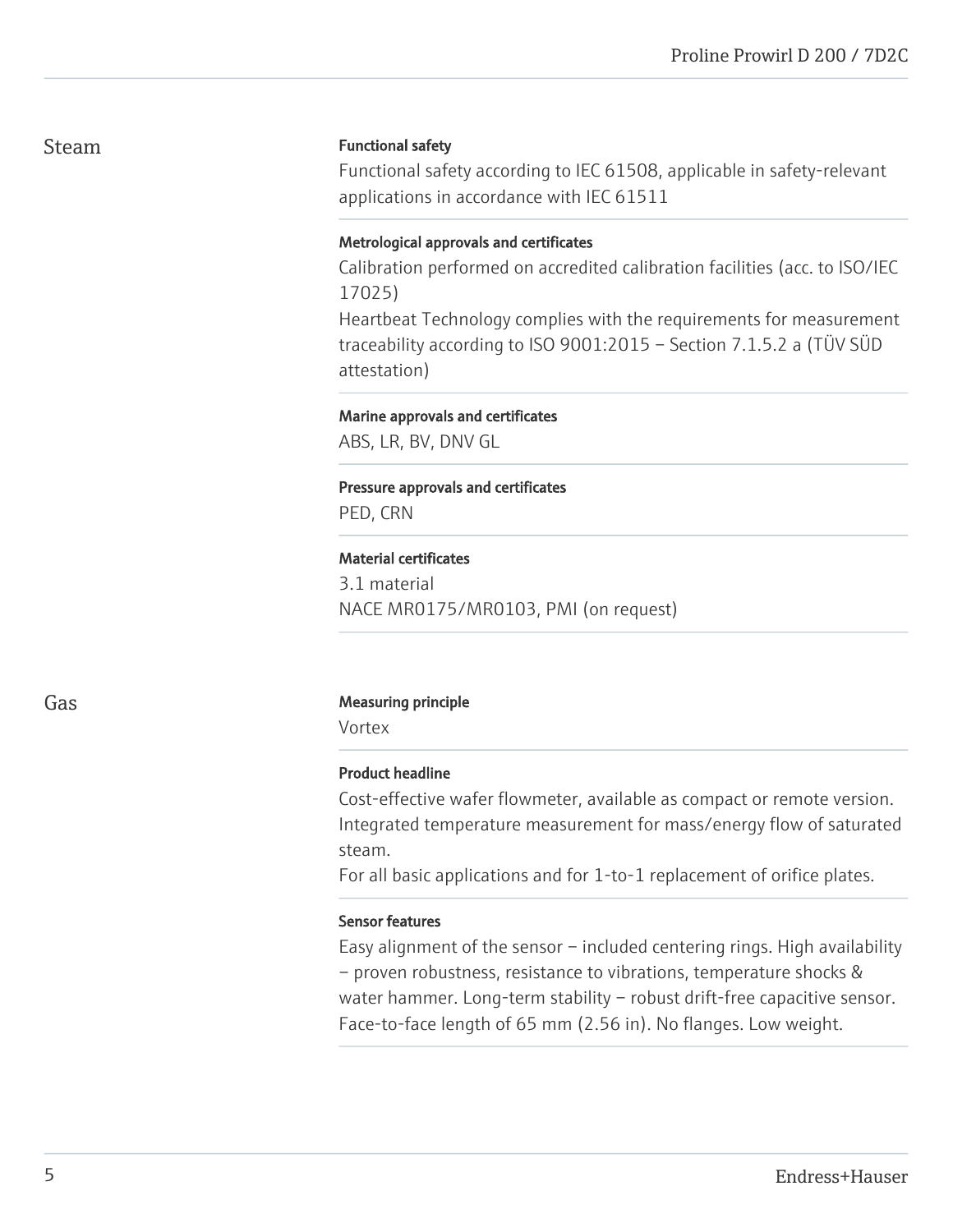#### Transmitter features

Convenient device wiring – separate connection compartment. Safe operation – no need to open the device due to display with touch control, background lighting. Integrated verification – Heartbeat Technology. Display module with data transfer function. Robust dual-compartment housing. Plant safety: worldwide approvals (SIL, Haz. area).

#### Nominal diameter range

DN 15 to 150 (½ to 6")

#### Wetted materials

Measuring tube: 1.4408 (C3FM) DSC sensor: 1.4435 (316/316L)

#### Measured variables

Volume flow, mass flow, corrected volume flow, energy flow, heat flow difference, temperature

#### Max. measurement error

Volume flow (liquid): ±0.75 % Volume flow (steam, gas): ±1.00 % Mass flow (liquid): ±0.85% Mass flow (steam, gas):  $\pm 1.7$  %

#### Measuring range

Liquid: 0.16 to 625 m<sup>3</sup>/h (0.09 to 368 ft<sup>3</sup>/min) depending on medium: water with 1 bar a, 20  $\degree$ C (14.5 psi a, 68 $\degree$ F) Steam, gas: 2 to 8342 m<sup>3</sup>/h (1.18 to 4910 ft<sup>3</sup>/min) depending on medium: steam with 180 °C, 10 bar a (356 °F, 145 psi a); air with 25 °C, 4.4 bar a (77 °F, 63.8 psi a)

#### Max. process pressure

PN 40, Class 300, 20K

#### Medium temperature range

Standard: –40 to +260 °C (–40 to +500 °F) High/low temperature (option): –200 to +400 °C (–328 to +752 °F) High/low temperature (on request):  $-200$  to  $+450$  °C ( $-328$  to  $+842$  °F)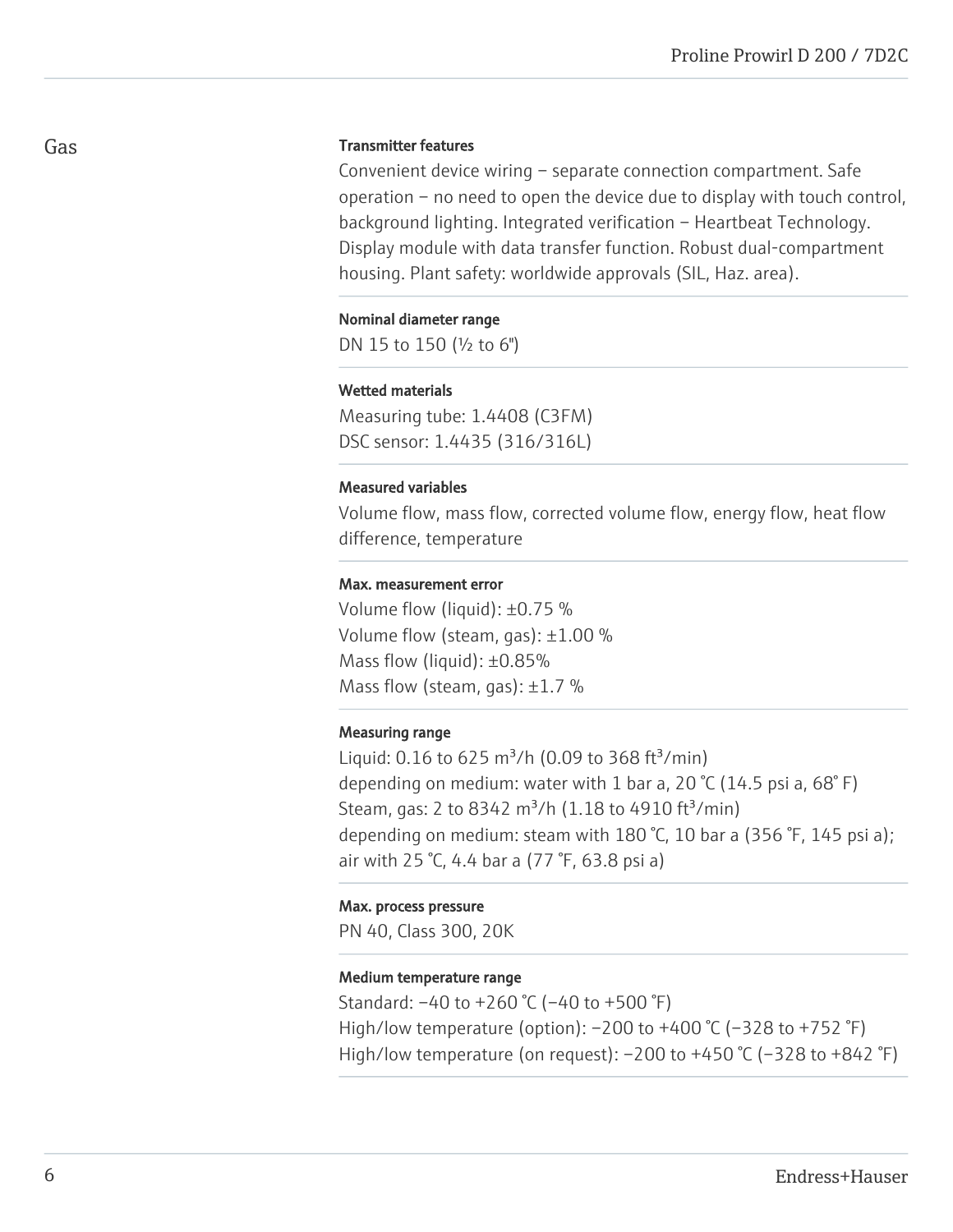#### Ambient temperature range

Compact version (standard):  $-40$  to  $+80$  °C ( $-40$  to  $+176$  °F) Compact version (option):  $-50$  to  $+80$  °C ( $-58$  to  $+176$  °F) Remote version (standard):  $-40$  to  $+85$  °C ( $-40$  to  $+185$  °F) Remote version (option): –50 to +85 °C (–58 to +185 °F)

#### Sensor housing material

Sensor connection housing: AlSi10Mg, coated; 1.4408 (CF3M)

#### Transmitter housing material

AlSi10Mg, coated; 1.4404 (316L)

#### Degree of protection

Compact version: IP66/67, type 4X enclosure Sensor remote version: IP66/67, type 4X enclosure Transmitter remote version: IP66/67, type 4X enclosure

#### Display/Operation

4‐line backlit display with touch control (operation from outside) Configuration via local display and operating tools possible Remote display available

#### **Outputs**

4‐20 mA HART (passive) 4‐20 mA (passive) Pulse/frequency/switch output (passive)

#### Inputs

Current input 4‐20 mA (passive)

#### Digital communication

HART, PROFIBUS PA, FOUNDATION Fieldbus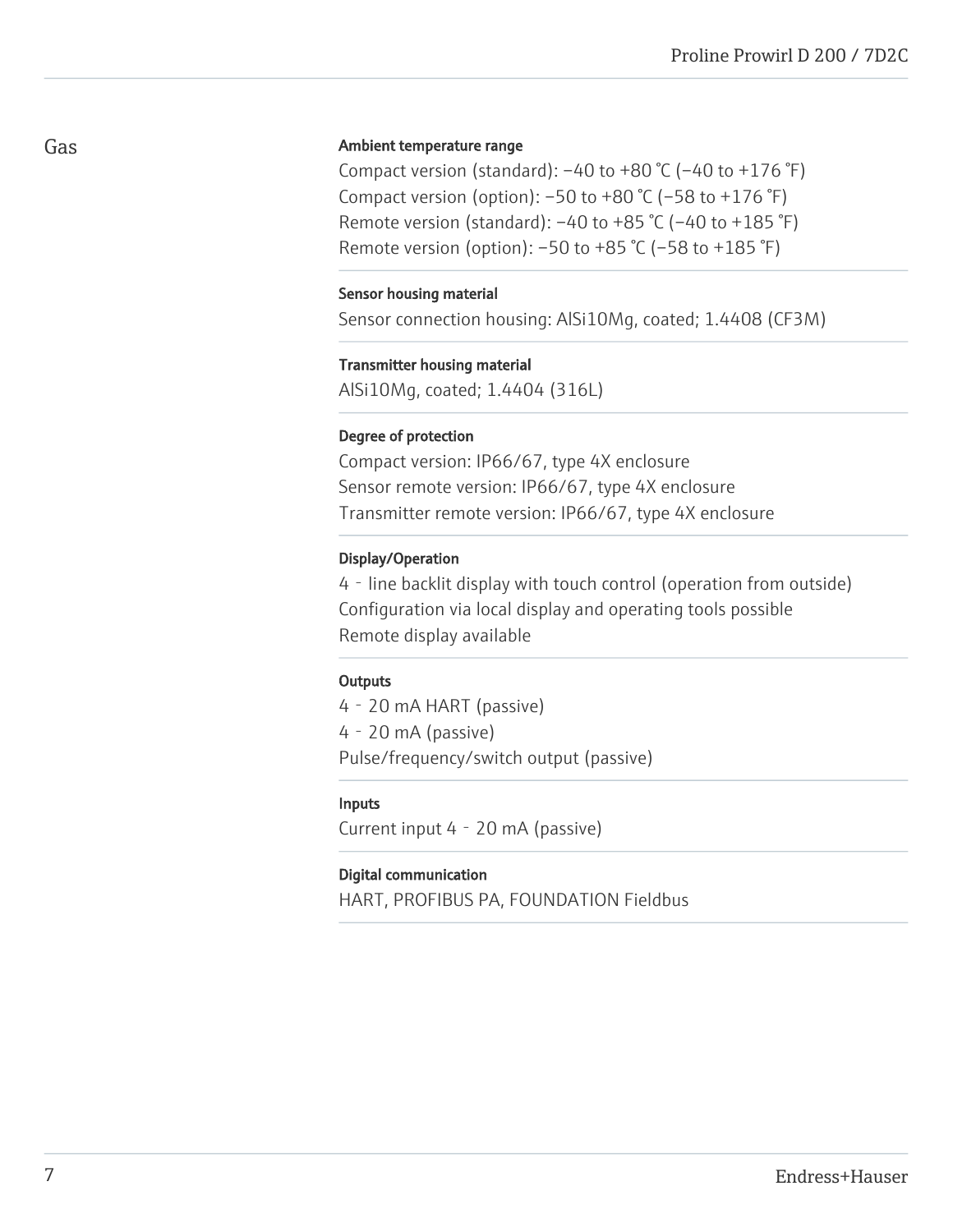#### Power supply

DC 12 to 35 V (4 - 20 mA HART with/without pulse/frequency/switch output) DC 12 to 30 V (4‐20 mA HART, 4‐20 mA) DC 12 to 35 V (4 - 20 mA HART, pulse/frequency/switch output, 4 - 20 mA input) DC 9 to 32 V (PROFIBUS PA, pulse/frequency/switch output)

#### Hazardous area approvals

ATEX, IECEx, cCSAus, JPN, EAC, UK Ex

#### Product safety

CE, C-TICK, EAC

#### Functional safety

Functional safety according to IEC 61508, applicable in safety-relevant applications in accordance with IEC 61511

#### Metrological approvals and certificates

Calibration performed on accredited calibration facilities (acc. to ISO/IEC 17025)

Heartbeat Technology complies with the requirements for measurement traceability according to ISO 9001:2015 – Section 7.1.5.2 a (TÜV SÜD attestation)

#### Marine approvals and certificates

ABS, LR, BV, DNV GL

#### Pressure approvals and certificates

PED, CRN

#### Material certificates

3.1 material NACE MR0175/MR0103, PMI (on request)

#### Liquids Measuring principle Vortex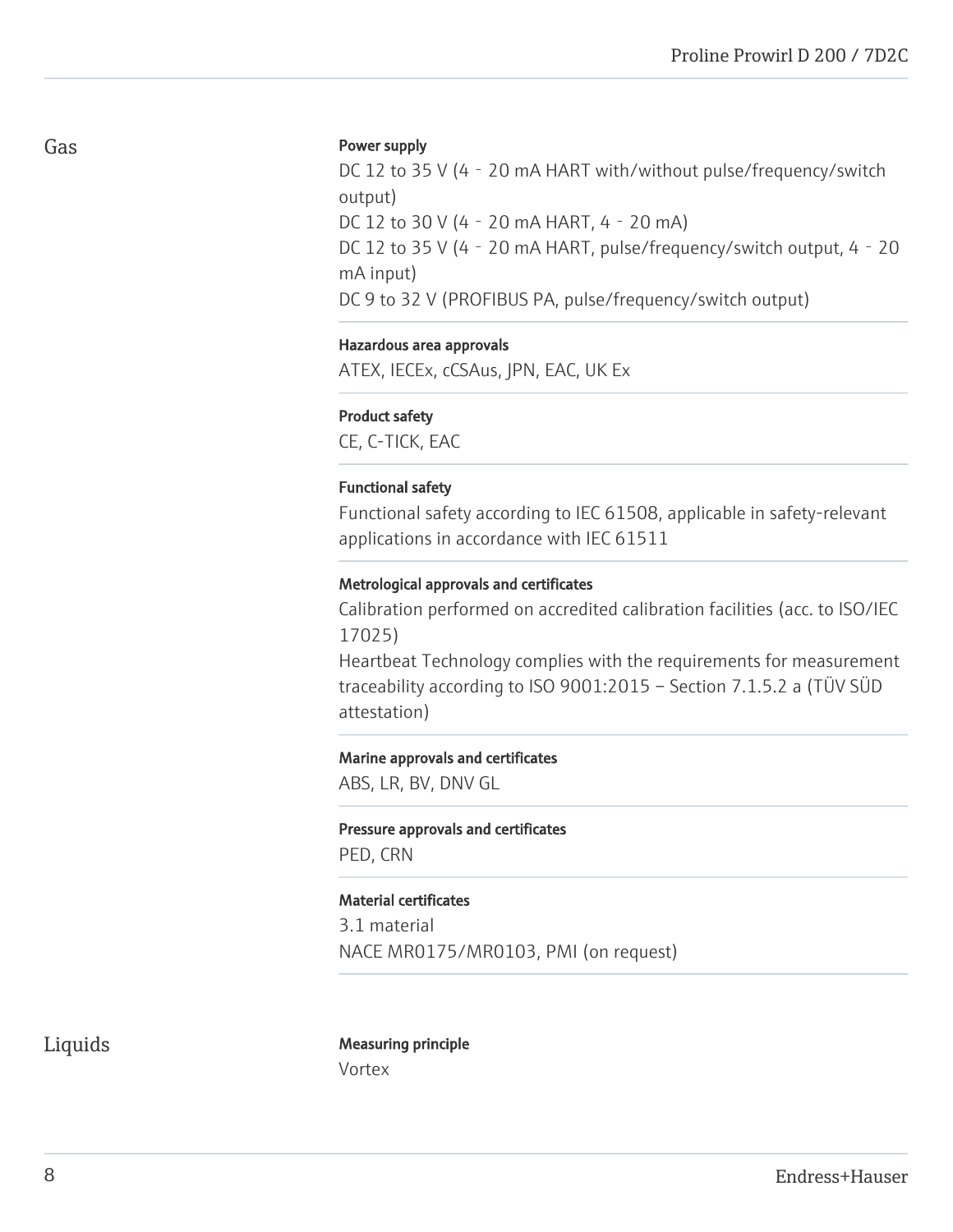#### Product headline

Cost-effective wafer flowmeter, available as compact or remote version. Integrated temperature measurement for mass/energy flow of saturated steam.

For all basic applications and for 1-to-1 replacement of orifice plates.

#### Sensor features

Easy alignment of the sensor – included centering rings. High availability – proven robustness, resistance to vibrations, temperature shocks & water hammer. Long-term stability – robust drift-free capacitive sensor. Face-to-face length of 65 mm (2.56 in). No flanges. Low weight.

#### Transmitter features

Convenient device wiring – separate connection compartment. Safe operation – no need to open the device due to display with touch control, background lighting. Integrated verification – Heartbeat Technology. Display module with data transfer function. Robust dual-compartment housing. Plant safety: worldwide approvals (SIL, Haz. area).

#### Nominal diameter range

DN 15 to 150 (½ to 6")

#### Wetted materials

Measuring tube: 1.4408 (C3FM) DSC sensor: 1.4435 (316/316L)

#### Measured variables

Volume flow, mass flow, corrected volume flow, energy flow, heat flow difference, temperature

#### Max. measurement error

Volume flow (liquid): ±0.75 % Volume flow (steam, gas): ±1.00 % Mass flow (liquid): ±0.85% Mass flow (steam, gas):  $\pm 1.7$  %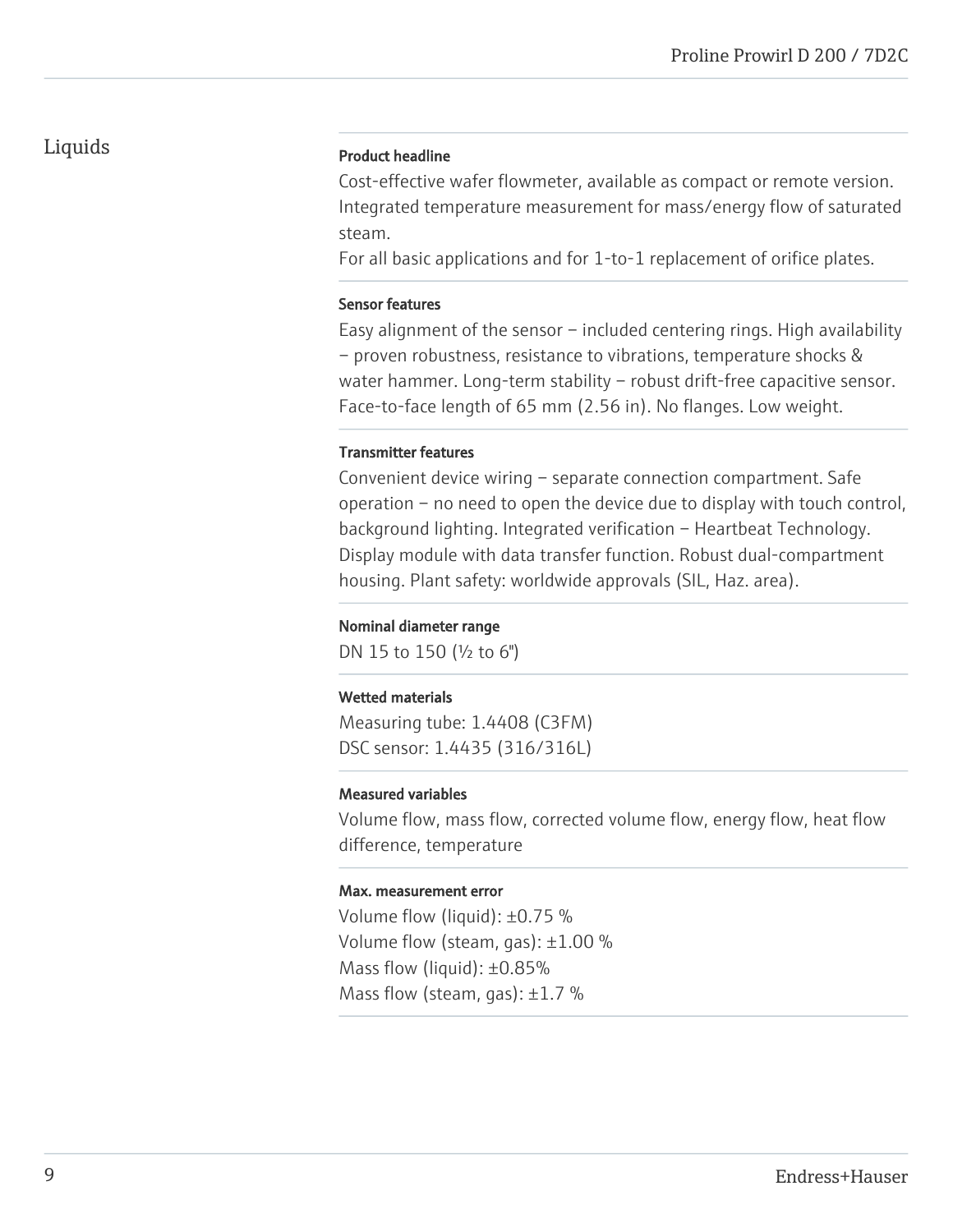#### Measuring range

Liquid: 0.16 to 625 m<sup>3</sup>/h (0.09 to 368 ft<sup>3</sup>/min) depending on medium: water with 1 bar a, 20 °C (14.5 psi a, 68°F) Steam, gas: 2 to 8342 m<sup>3</sup>/h (1.18 to 4910 ft<sup>3</sup>/min) depending on medium: steam with 180 °C, 10 bar a (356 °F, 145 psi a); air with 25 °C, 4.4 bar a (77 °F, 63.8 psi a)

#### Max. process pressure

PN 40, Class 300, 20K

#### Medium temperature range

Standard: –40 to +260 °C (–40 to +500 °F) High/low temperature (option): –200 to +400 °C (–328 to +752 °F) High/low temperature (on request):  $-200$  to  $+450$  °C ( $-328$  to  $+842$  °F)

#### Ambient temperature range

Compact version (standard):  $-40$  to  $+80$  °C ( $-40$  to  $+176$  °F) Compact version (option):  $-50$  to  $+80$  °C ( $-58$  to  $+176$  °F) Remote version (standard):  $-40$  to  $+85$  °C ( $-40$  to  $+185$  °F) Remote version (option): –50 to +85 °C (–58 to +185 °F)

#### Sensor housing material

Sensor connection housing: AlSi10Mg, coated; 1.4408 (CF3M)

#### Transmitter housing material

AlSi10Mg, coated; 1.4404 (316L)

#### Degree of protection

Compact version: IP66/67, type 4X enclosure Sensor remote version: IP66/67, type 4X enclosure Transmitter remote version: IP66/67, type 4X enclosure

#### Display/Operation

4‐line backlit display with touch control (operation from outside) Configuration via local display and operating tools possible Remote display available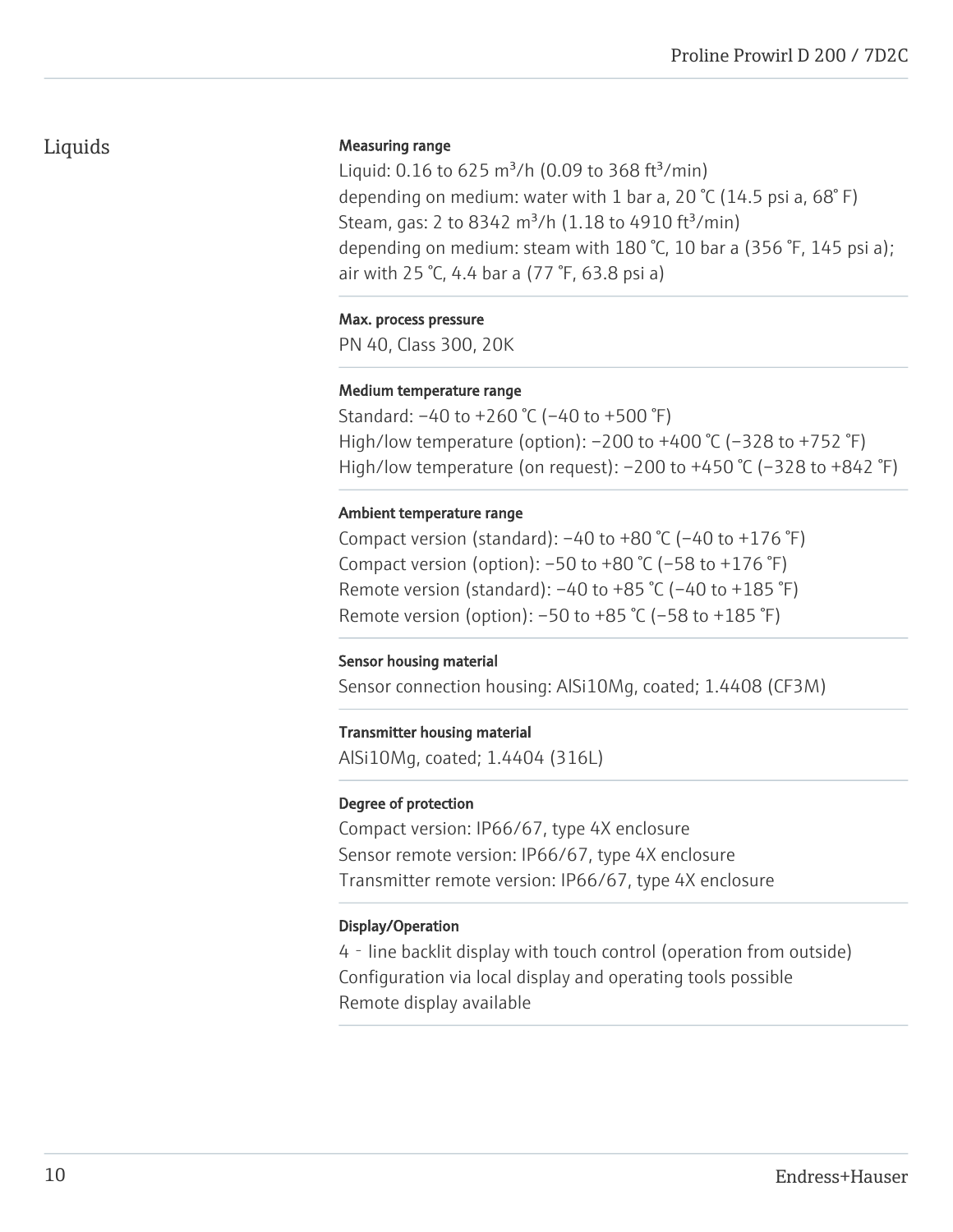#### **Outputs**

4‐20 mA HART (passive) 4‐20 mA (passive) Pulse/frequency/switch output (passive)

#### Inputs

Current input 4‐20 mA (passive)

#### Digital communication

HART, PROFIBUS PA, FOUNDATION Fieldbus

#### Power supply

DC 12 to 35 V (4 - 20 mA HART with/without pulse/frequency/switch output) DC 12 to 30 V (4‐20 mA HART, 4‐20 mA) DC 12 to 35 V (4 - 20 mA HART, pulse/frequency/switch output, 4 - 20 mA input) DC 9 to 32 V (PROFIBUS PA, pulse/frequency/switch output)

#### Hazardous area approvals

ATEX, IECEx, cCSAus, JPN, EAC, UK Ex

#### Product safety

CE, C-TICK, EAC

#### Functional safety

Functional safety according to IEC 61508, applicable in safety-relevant applications in accordance with IEC 61511

#### Metrological approvals and certificates

Calibration performed on accredited calibration facilities (acc. to ISO/IEC 17025)

Heartbeat Technology complies with the requirements for measurement traceability according to ISO 9001:2015 – Section 7.1.5.2 a (TÜV SÜD attestation)

#### Marine approvals and certificates

ABS, LR, BV, DNV GL